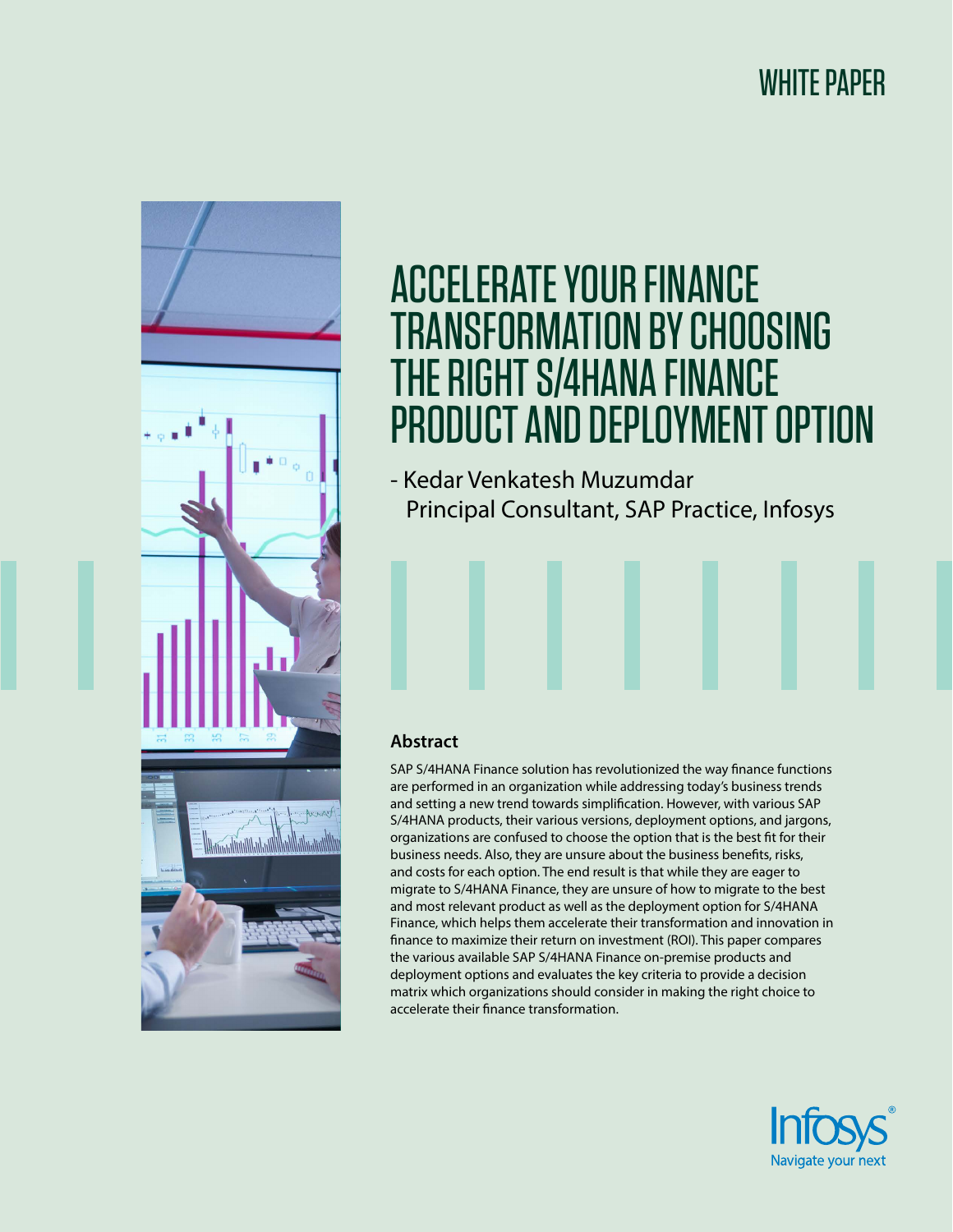New financial regulations across the globe are necessitating change. This, coupled with the need for fast financial reporting, has created an enormous opportunity for savvy enterprises. The traditional siloed finance accountant who is out of touch with the day-to-day operations of a largescale organization is a thing of the past. The future is the connected enterprise with enterprise-wide information available at the finance department's fingertips. The world of data is changing swiftly, and financial operations must deal with enormous amounts of data processed at higher speeds, the granularity of the data,

and the flexibility required in reporting. Against this backdrop, the entire set of processes that deal with closing financial transactions have necessitated faster closing and reporting.

SAP S/4HANA Finance solution addresses today's business trends and sets a new trend towards simplification. With features like real-time reporting, single source of truth, highest granularity, dynamic and predictive planning, and accelerated financial closing, it provides a finance organizations a future-proofed solution with consumer-grade user experience.



Figure 1: S/4HANA Finance business and IT benefits

However, with various SAP S/4HANA versions, deployment options, and jargons, organizations find it challenging to choose the option that is the best fit for their business needs. Also, they are unsure about the impact of each of these options on an overall business, infrastructure, and IT. The end result is that while they are eager to migrate to S/4HANA Finance, they are unsure of how to migrate to the best and most relevant product as well as the deployment option for S/4HANA Finance adoption.

While a detailed technical and functional assessment is a pre-requisite to choose the right S/4HANA Finance adoption option, in this article, I have highlighted some of the key criteria which should be considered while deciding each of these options. This article includes the evaluation of only on-premise versions/options for S/4HANA Finance and does not include cloud-based SAAS solution options for S/4HANA. However, most of these drivers for the selection of the right product and deployment option for S/4HANA Finance remain common across on-premise and cloud solutions.

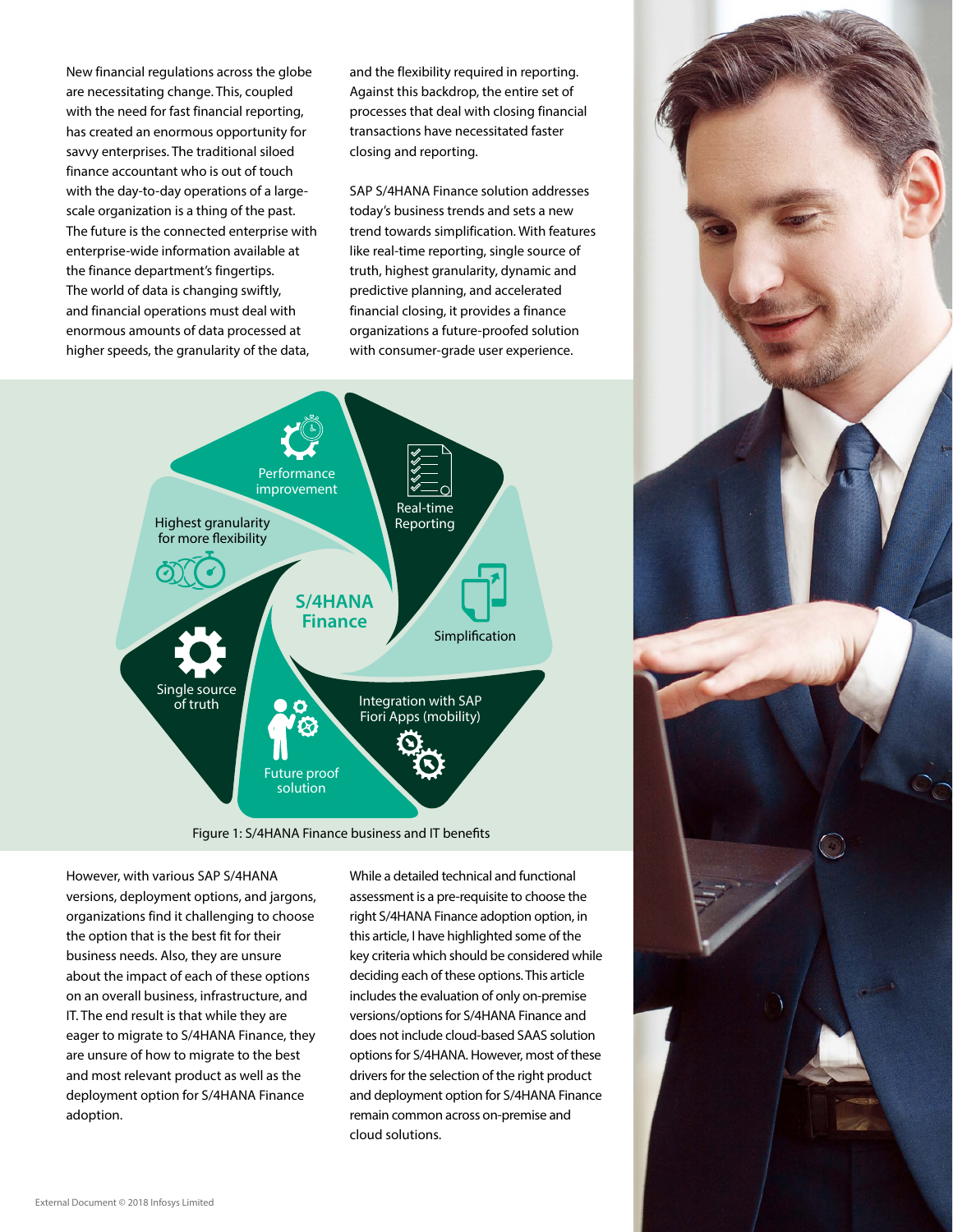## Finance product options with S/4HANA

Let us look at various product options available for clients with S/4HANA Finance:



Figure 2: S/4HANA Finance On-Premise Product Options

Option I: S/4HANA Finance Add-on: S/4HANA Finance can be installed as a technical add-on on an existing ECC (ERP Central Component) 6.0 system. With this option, all the innovation available only with Finance in S/4HANA can be leveraged. Logistics functionalities continue to work in a classical way. The last released on-premise version is S/4HANA Finance 1605

Option II : S/4HANA Enterprise Management: In this option, the finance innovations are packaged along with innovations for logistics. S/4HANA Enterprise Management is a suite of simplified solutions for all tracks. The last released on-premise version is S/4HANA Enterprise Management 1610

While the right product option needs to be determined by clients as the outcome of the detailed assessment, below are some of the key factors which should be considered in making this decision:

| S.No           | Criteria                                     | Option I: S/4HANA Finance Add-On                                                                                                        | Option II: S/4HANA EM                                                                                                              |  |
|----------------|----------------------------------------------|-----------------------------------------------------------------------------------------------------------------------------------------|------------------------------------------------------------------------------------------------------------------------------------|--|
|                | <b>Product maturity</b>                      | • Relatively more mature product for<br>• Relatively less mature product,<br>finance innovations<br>especially for logistics innovation |                                                                                                                                    |  |
| $\overline{2}$ | Short term vs. long term                     | • Short-term or medium-term<br>solution as a quick win. Also, the<br>official SAP product support for ECC<br>6.0 ends by 2025           | • Long-term solution as a full<br>business suite with innovations for<br>all tracks including finance                              |  |
| 3              | Costs, risks, and complexity                 | • Relatively lower license and<br>implementation costs. Lower<br>complexity, risks, and change<br>management efforts                    | • Relatively higher license and<br>implementation costs with higher<br>complexitiy, risks, and change<br>management efforts        |  |
| 4              | Maturity of business processes and solutions | • More suitable for clients with high<br>maturity of finance processes and<br>solutions as compared to logistics                        | • More suitable for clients with high<br>maturity of logistics processes and<br>solutions as compared to finance                   |  |
| 5              | Innovations in finance                       | • Relatively less innovation in finance<br>as compared to S/4HANA EM                                                                    | • All innovations in finance including<br>those in S/4HANA Finance Add-on<br>plus additional ones are part of<br><b>S/4HANA EM</b> |  |

Table 1: Key criteria for decision on S/4HANA Finance Add-on Vs S/4HANA EM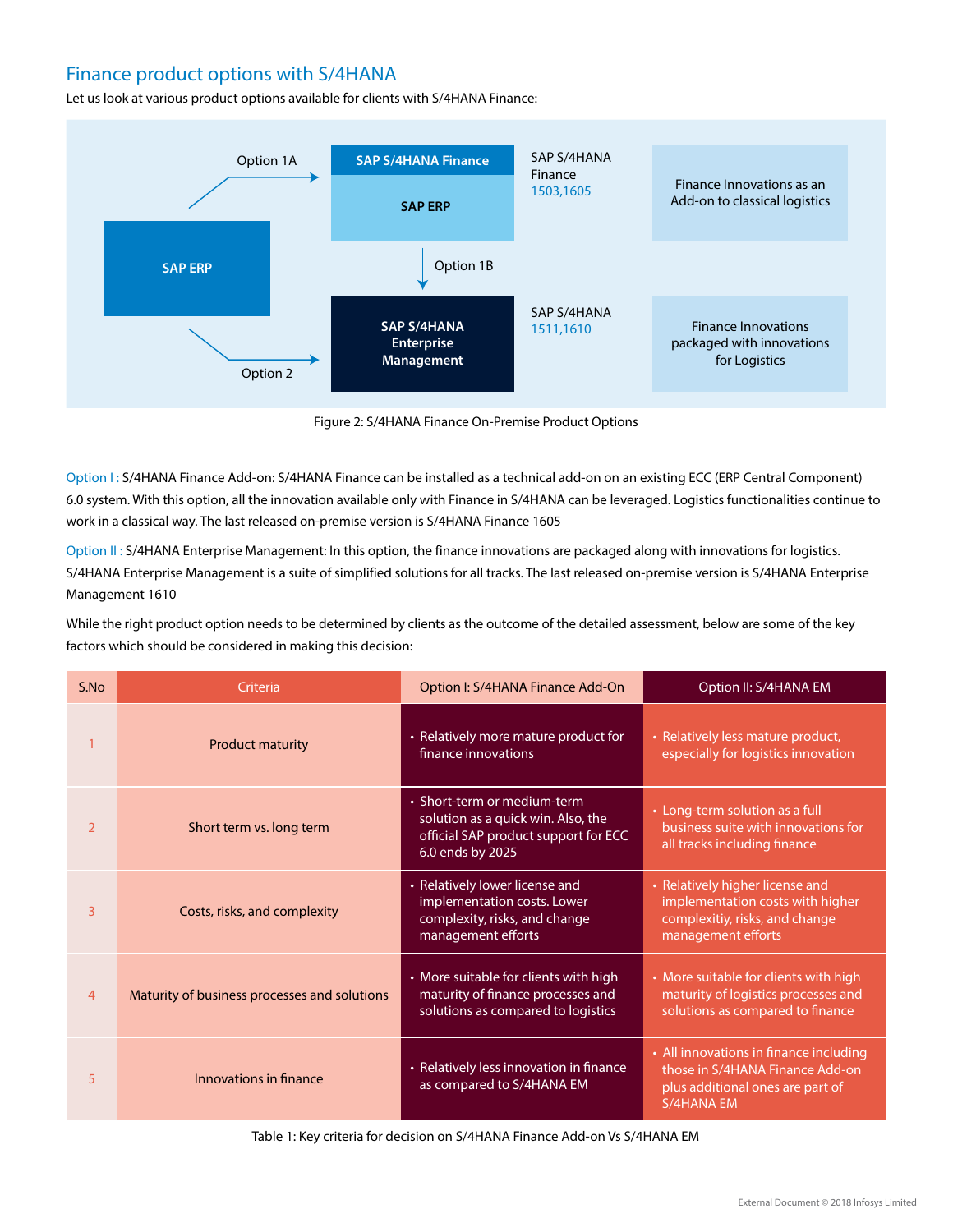Let us look at a comparison of the key finance functionalities/innovations available with S/4HANA Finance 1605 (add-on to ECC) vs. S/4HANA EM 1610. The relevance of these functionalities to clients is also a key driver in the selection of the right product option:

| Area of innovation                                  | S/4HANA Finance 1605                                                                                                                                 | <b>S/4HANA EM 1610</b>                                                                                                               |  |
|-----------------------------------------------------|------------------------------------------------------------------------------------------------------------------------------------------------------|--------------------------------------------------------------------------------------------------------------------------------------|--|
| Material inventory valuation                        | • Material ledger is not mandatory                                                                                                                   | • Material ledger is mandatory                                                                                                       |  |
| Business partner for customer<br>vendor integration | • Business partner functionality is not<br>mandatory                                                                                                 | • Business partner is mandatory                                                                                                      |  |
| Credit management                                   | • SAP Credit Management<br>(FIN-FSCM-CR) is not mandatory,<br>and clients can continue with<br>accounts receivable-credit manage-<br>ment (FI-AR-CR) | • SAP Credit Management<br>(FIN-FSCM-CR) is mandatory, and<br>accounts receivable credit manage-<br>ment (FI-AR-CR) is not supported |  |
| Revenue recognition                                 | • Both SD Revenue Recognition and<br>SAP Revenue Accounting and<br>Reporting (RAR) solutions are<br>supported                                        | • SD Revenue Recognition not<br>supported. Only SAP Revenue<br><b>Accounting and Reporting (RAR)</b><br>solution is supported        |  |
| <b>Financial consolidation</b>                      | • Real-time consolidation functionality<br>in Embedded BPC is not available                                                                          | • Real-time consolidation functionality<br>available with Embedded BPC                                                               |  |
| Parallel ledgers                                    | • Subsequent introduction of parallel<br>ledgers in S/4HANA conversion<br>project is not supported                                                   | • Subsequent introduction of parallel<br>ledgers in S/4HANA conversion<br>project is supported                                       |  |
| Bank account management                             | • Centralized bank account<br>management with IDOCs is not<br>supported                                                                              | • Centralized bank account<br>management with IDOCs is not<br>supported                                                              |  |
| Planning                                            | • Infocubes as the basis for planning in<br><b>Embedded BPC</b>                                                                                      | • New table ACDOCP for planning. Both<br>planning persistencies - Infocube<br>and ACDOCP can be used                                 |  |
| Central finance                                     | • Mass upload for mapping<br>maintenance and reconciliation<br>reports are not available                                                             | • Mass upload for mapping<br>maintenance and reconciliation<br>reports available as new innovations                                  |  |

Table 2: Comparison of finance innovations in S/4HANA Finance 1605 vs. S/4HANA EM 1610

Another key factor to be considered while finalizing the right product option is the output of technical assessment based on automated and manual pre-checks to analyze the impact on below areas:

- Mandatory functionalities. E.g. material ledger and SAP Credit Management are mandatory in S/4HANA EM 1610 but not in S/4HANA Finance 1605 Add-on
- Business functions and IS solution supported. This varies for S/4HANA Finance Add-on and S/4HANA EM
- Compatibility with third party products, adapters, satellite systems, and integration points
- Impact on custom code

Based on the evaluation of all the above criteria, clients can look for adoption of either of the two approaches below:

- Adoption of S/4HANA in two steps with
- The first step of S/4HANA Finance add on top of ECC 6.0 as a quick win to leverage finance innovations and prove the business case for S/4HANA based on relatively stable and matured product of S/4HANA at lower cost, complexity, and risk
- Subsequent step of conversion from S/4HANA Finance to S/4HANA EM on a long-term basis to leverage additional innovations in finance along with all innovations in logistics

• Adoption of S/4HANA in a single step with migration to S/4HANA EM, leveraging the latest innovations in finance and logistics

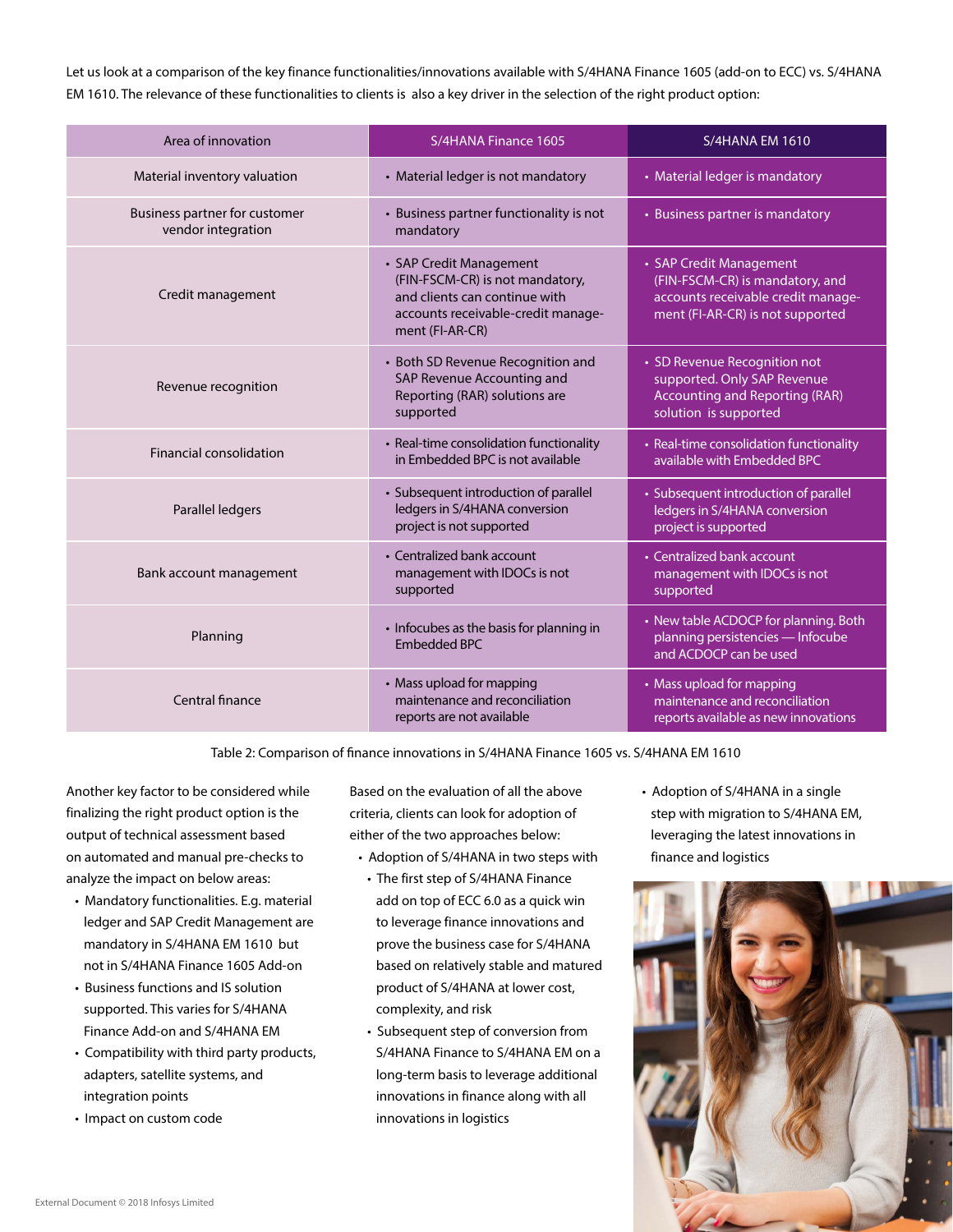## Deployment options for S/4HANA Finance:

Let us now look at the various landscape deployment options for S/4HANA Finance applicable for both product options S/4HANA Finance add-on or S/4HANA Enterprise Management.



#### Figure 3: S/4HANA Finance deployment options

Option 1: Greenfield implementation: In this option, the existing SAP or non-SAP instances for finance are decommissioned and replaced with a new instance of S/4HANA. The greenfield approach is primarily suitable for clients looking for opportunities to reinvent their business models and redesign their existing finance business processes and solutions in legacy SAP or non-SAP systems. Also, this option is suitable for clients embarking on a major business transformation program to design a new global template with harmonization of finance master data, enterprise structures, and processes across legal entities in one or multiple instances as a key driver. The degree of complexity, change management, risks, and data migration efforts are usually high in this option with a longer payback period for return on investment. At the same time, this option provides the flexibility to leverage all the innovations available with S/4HANA Finance. Greenfield option is preferred when clients are looking to consolidate their multiple SAP Finance instances into a single global instance.

Option 2: System conversion: This is a relatively less disruptive option for S/4HANA Finance adoption. In this existing SAP, ECC instance is retained and converted to either S/4HANA Finance Add-on with only finance innovations or S/4HANA Enterprise Management with both logistics and finance innovations. This option is suitable for clients with relatively harmonized and optimized finance business processes, master data, enterprise structure, and key design elements like a new general ledger (GL), profitability reporting etc.in their existing ECC system. In such a scenario, clients are looking for a pure technical conversion to S/4HANA by implementing the minimal mandatory technical prerequisites and leverage new innovations with S/4HANA Finance only for selected processes areas or defer their adoption to a future date. The degree of complexity, change management, risks, and data migration efforts are usually medium to low in this option with a relatively lower payback period for ROI. The system conversion option is preferred for clients with a single instance landscape of ECC 6.0.

Option 3: Central finance: This is the least disruptive option for S/4HANA Finance adoption. It's primarily suitable for clients with a distributed heterogeneous landscape with multiple SAP and non-SAP instances for financial transaction processing. In this option, the existing SAP and non-SAP instances are untouched, and the financial postings (financial accounting and controlling documents) in the existing instances are replicated in real time through SLT-R (System Landscape Transformation Replication Server) or BODS (Business Objects Data Services) to a separate S/4HANA Central Finance instance. Central finance is preferred as an option for clients with multiple distributed finance instances looking for a quick win with a centralized real-time enterpriselevel financial reporting at a granular level. Also, clients looking for a solution for quick and easy integration of mergers and acquisitions with their legacy systems to a centralized financial reporting instance can leverage Central Finance. Central Finance instance can be either a S/4HANA Finance Add-on installed on an existing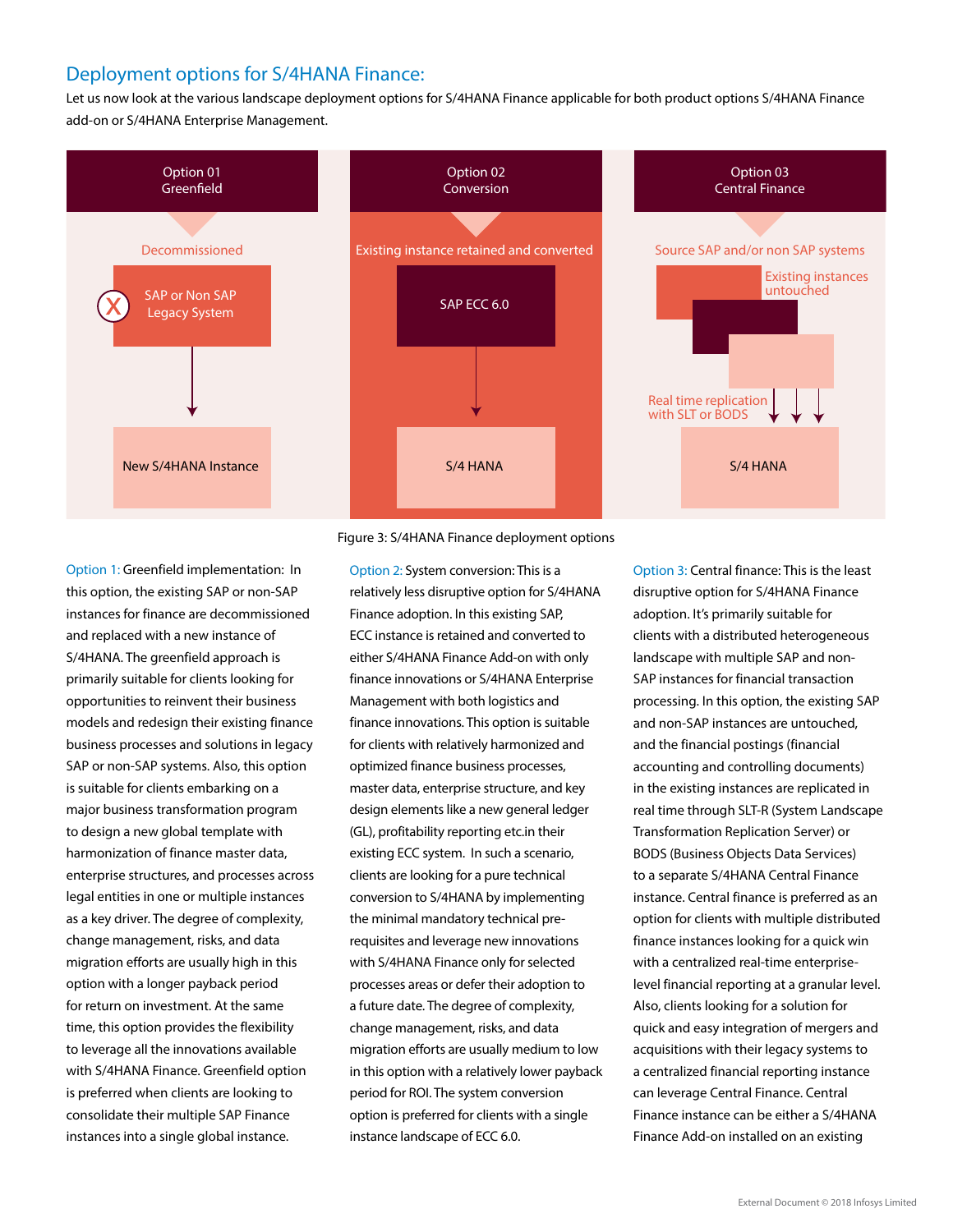ECC system or a new S/4HANA instance with S/4HANA EM. It also acts as a lever for harmonization of financial structures and finance master data in a single instance and is the first step in the roadmap towards a single finance instance for transaction processing to leverage the benefits of shared accounting services. It is a derisked approach of S/4HANA adoption for financial reporting in a shorter time frame, mitigating some of the risks associated with the long-term S/4HANA template rollout program. The degree of complexity, change management, and risks are lowest with this option.

Let us now look at a comparative view of the impact of key finance drivers which influence the selection of each of these options:

| S.No                                                                                     | <b>Key Finance Drivers</b>                                                                                                                             | Greenfield   | Conversion              | <b>Central Finance</b> |  |  |
|------------------------------------------------------------------------------------------|--------------------------------------------------------------------------------------------------------------------------------------------------------|--------------|-------------------------|------------------------|--|--|
| $\mathbf{1}$                                                                             | Need to redesign and standardize Finance processes<br>with a new template and minimal reuse                                                            | $\bullet$    | $\mathbf{C}$            | $\bullet$              |  |  |
| $\overline{2}$                                                                           | Harmonization of Finance Master Data, Chart of Accounts<br>and reporting structures in a single instance landscape                                     | $\bullet$    | $\mathbf{C}$            | L                      |  |  |
| 3                                                                                        | Harmonization of Finance Master Data, Chart of Accounts<br>and reporting structures in a multi Finance instances<br>landscape                          | $\bullet$    | $\mathbf{C}$            | $\mathbf O$            |  |  |
| $\overline{4}$                                                                           | Reuse existing mature Finance process template, Master<br>data and enterprise structure with minimal changes                                           | $\mathbf{C}$ | $\overline{\mathbf{o}}$ | $\bullet$              |  |  |
| 5                                                                                        | High degree of client specific custom development<br>most of which needs to be retained                                                                | $\bullet$    | $\overline{\mathbf{o}}$ | $\bullet$              |  |  |
| 6                                                                                        | Activate New GL document splitting and parallel ledgers<br>functionality not existing in current landscape and<br>decommission Special Purpose Ledgers | $\bullet$    | $\mathbf{C}$            | $\bullet$              |  |  |
| $\overline{7}$                                                                           | Distributed Finance landscape with a need for unified<br>enterprise level operational reporting as a quick win<br>replacing SAP BI                     | $\mathbf{C}$ | $\mathbf{C}$            | $\bullet$              |  |  |
| 8                                                                                        | Need to continue high number of satellite systems in<br>integration with Finance transaction processing system                                         | $\bullet$    | $\bullet$               | $\mathbf{C}$           |  |  |
| 9                                                                                        | Leverage functionality of real time consolidation and<br>planning with embedded BPC in a distributed Finance<br>landscape                              | $\bullet$    | $\mathbf{C}$            |                        |  |  |
| 10                                                                                       | High number of existing Add-On, Business Functions active<br>in ECC which prevent conversion to S/4HANA Finance                                        | $\bullet$    | $\mathbf{C}$            |                        |  |  |
| 11                                                                                       | Continue with classic logistics functionality and adopt<br>only innovations in S/4HANA for Finance                                                     | $\mathbf C$  | $\overline{\mathbf{o}}$ | $\bullet$              |  |  |
| 12                                                                                       | Quick and easy integration of new acquisitions/merg-<br>ers for Financial reporting with minimal disruption                                            | L            | $\mathbf{C}$            |                        |  |  |
| $\bullet$ High<br>Impact of driver for adoption of options<br>Medium<br>Low<br>$\bullet$ |                                                                                                                                                        |              |                         |                        |  |  |

Figure 4: Decision matrix for evaluation of S/4HANA Finance deployment options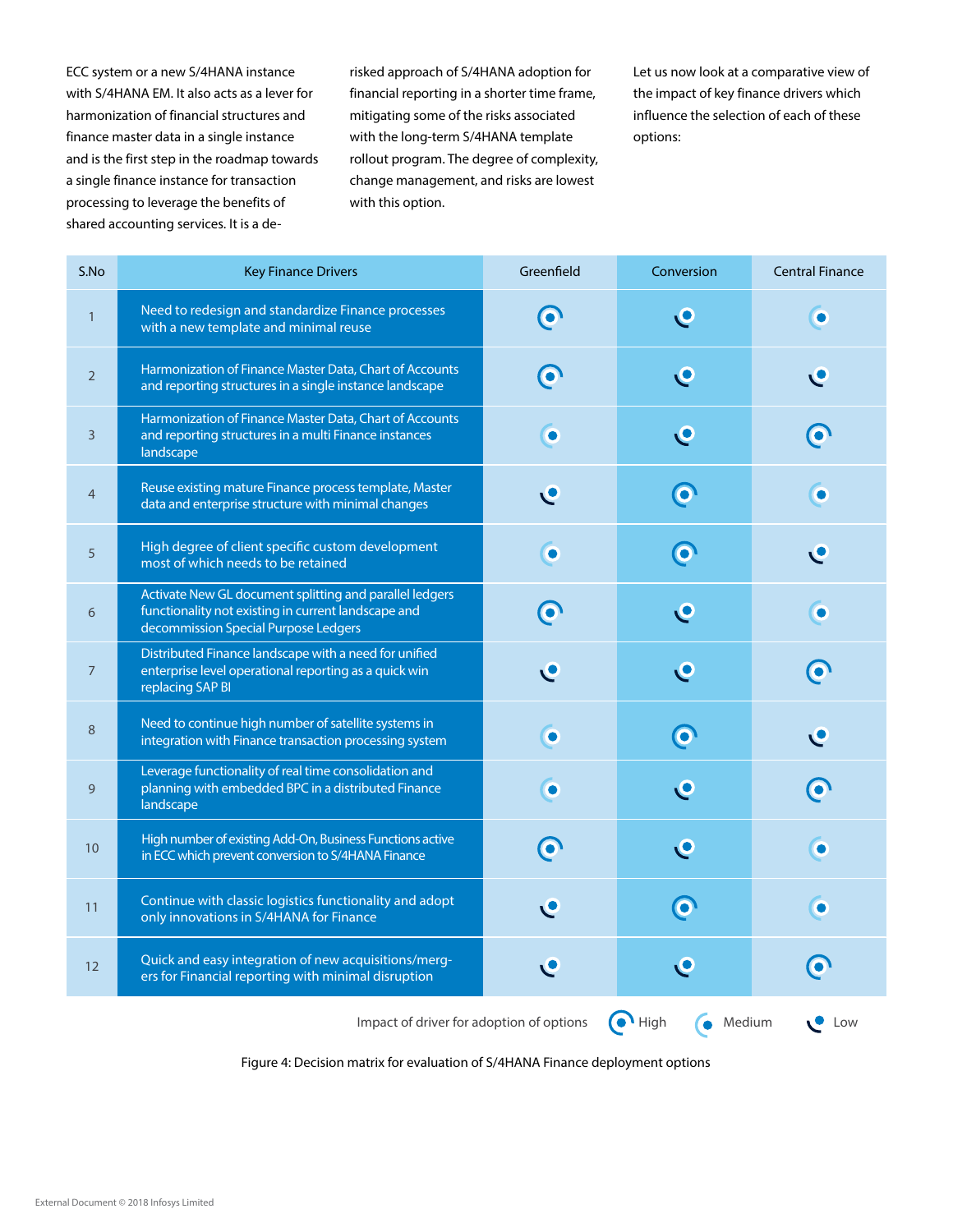## Conclusion

Choosing the best fit S/4HANA product and deployment option is key to the success of the S/4HANA-enabled digital transformation of finance business functions and landscapes. Some of the key aspects which organizations should consider to make this decision include S/4HANA Finance product maturity and innovations, business priorities, costs and risks, finance process harmonization, custom development, and existing technology landscape in finance with satellite and add-ons. By understanding how each of these key criteria influences the choice of S/4HANA Finance product and deployment option, organizations will be better equipped to make a right decision while embarking on the S/4HANAenabled finance transformation journey.